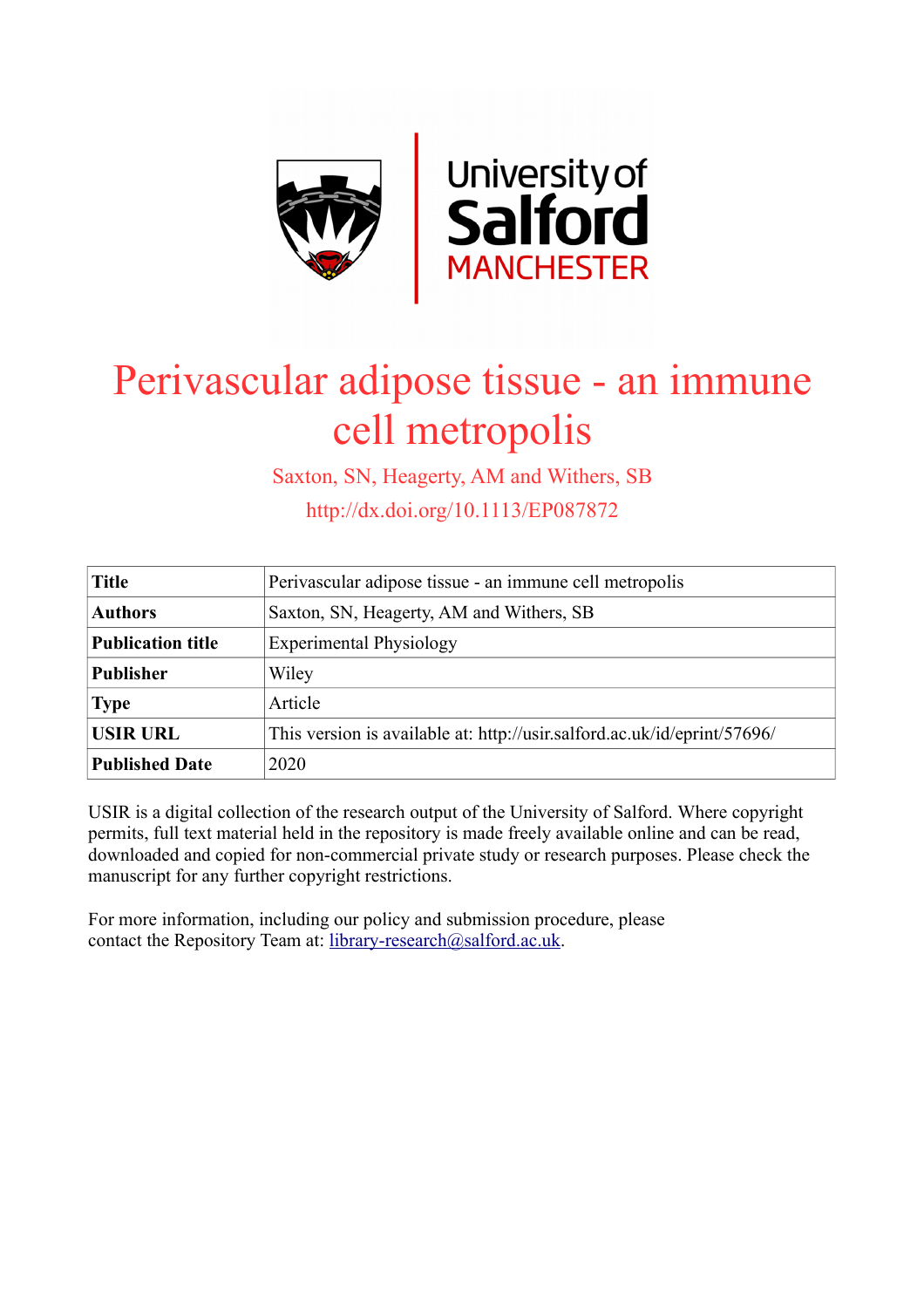

## **Title:Perivascular adipose tissue – an immune cell metropolis**

<code>Authors: S.N.</code> Saxton $^1$ , A.M. Heagerty $^1$  and S.B. Withers $^{\rm 1,2,3}$ 

#### **Affiliations:**

 $^{\rm 1}$ Division of Cardiovascular Sciences, University of Manchester, Manchester, United Kingdom  $^{2}$  School of Science, Engineering and Environment, University of Salford, Salford, United Kingdom  $^3$  Salford Royal Hospitals NHS Foundation Trust, Salford, M6 8HD

#### Authors contribution:

SS, AMH and SW all were involved in the Conception or design of the work SS. AMH and SW contributed to the interpretation of data for the work SS and SW were involved with drafting of the work or revising it critically for important intellectual content

#### **Abstract:**

Perivascular adipose tissue is a heterogenous tissue which surrounds most blood vessels in the body. This review focuses on the contribution of eosinophils located within the adipose tissue to vascular contractility. High fat diet reduces the number of these immune cells with perivascular adipose tissue, and this loss is linked with an increase in vascular contractility and hypertension. We explored the mechanisms by which eosinophils contribute to this function using genetically modified mice, ex vivo assessment of contractility and pharmacological tools. We found that eosinophils contribute to adrenergic signalling, nitric oxide and adiponectin dependent mechanisms in perivascular adipose tissue. Exploring whether manipulation of these pathways in obesity can alleviate cardiovascular complications is now important to determine whether eosinophils are a valid target for obesity-related disease.

This is an Accepted Article that has been peer-reviewed and approved for publication in Experimental Physiology, but has yet to undergo copy-editing and proof correction. Please cite this article as an Accepted Article[; doi: 10.1113/EP087872.](https://doi.org/10.1113/EP087872)

This article is protected by copyright. All rights reserved.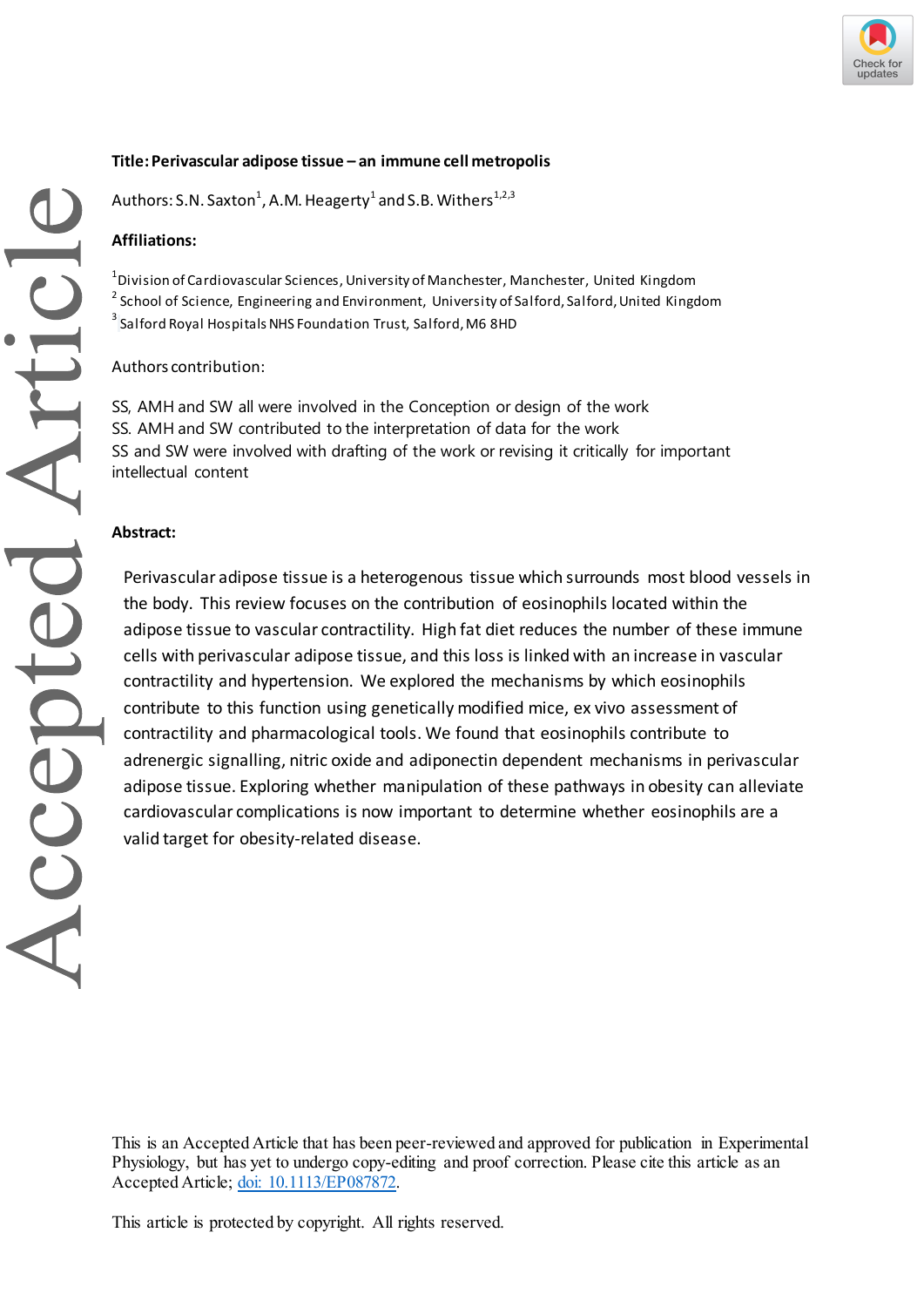# **New Findings**

## **What is the topic of this review?**

The review discusses how eosinophils can contribute to the function of perivascular adipose tissue and explores the mechanisms involved.

## **What advances does it highlight?**

Understanding the communication between the cell populations which constitute perivascular adipose tissue function is important for exploring therapeutic options in the treatment of obesity-related cardiovascular complications. This article highlights that eosinophils are able to directly contribute to healthy perivascular adipose tissue function. These immune cells contribute to adrenergic signalling, nitric oxide and adiponectin dependent mechanisms in perivascular adipose tissue.

## **Perivascular adipose tissue:**

Perivascular adipose tissue (PVAT) refers to the layer of adipose tissue which is common to almost all vessels, excluding those which contribute to the pulmonary and cerebral vasculature (Verlohren et al., 2004). Traditionally this tissuewas considered to play a structural role, however it is now well accepted that perivascular adipose tissue plays a crucial role in regulating vascular tone through the secretion of signalling molecules, known as adipokines (Soltis & Cassis, 1991; Szasz & Webb, 2012).

Perivascular adipose tissue is heterogenous in cellular composition and in function, much of this is dependent on its location and reflects the physiological role pertinent to the tissue which the vasculature perfuses(Bulloch & Daly, 2014; Gil-Ortega, Somoza, Huang, Gollasch, & Fernandez-Alfonso, 2015). Adipose tissue can exist in different forms and these are distributed differently throughout the body. Adipose is classically defined as white or brown adipose tissue, the colour reflecting the number of mitochondria within the cell, and further non-classical categories of beige and pink, representing tissue which has undergone a phenotypic change from white to brown, or transformed into lobulo-alveolar glandular structures which produce milk, respectively. This has been reviewed recently in (Saxton, Clark, Withers, Eringa, & Heagerty, 2019). What is common to these different depots is twofold; first, thesedifferent types of adiposecontain a diverse panel of immune cells, pre-adipocytes, sympathetic nerves and microvasculature (Lynes & Tseng, 2018). Second, these depots release an array of adipokines which elicit physiological effects throughout the body (Ahima & Flier, 2000).

For this brief article, we will focus on perivascular adipose tissuewhich surrounds mesenteric resistance arteries, i.e. those which are smaller than 200µm and play a key role in blood pressure regulation (Furness & Marshall, 1974; Heagerty, Aalkjaer, Bund, Korsgaard, & Mulvany, 1993). This adipose depot is classically white and all immune cells are represented in the depot, but numbers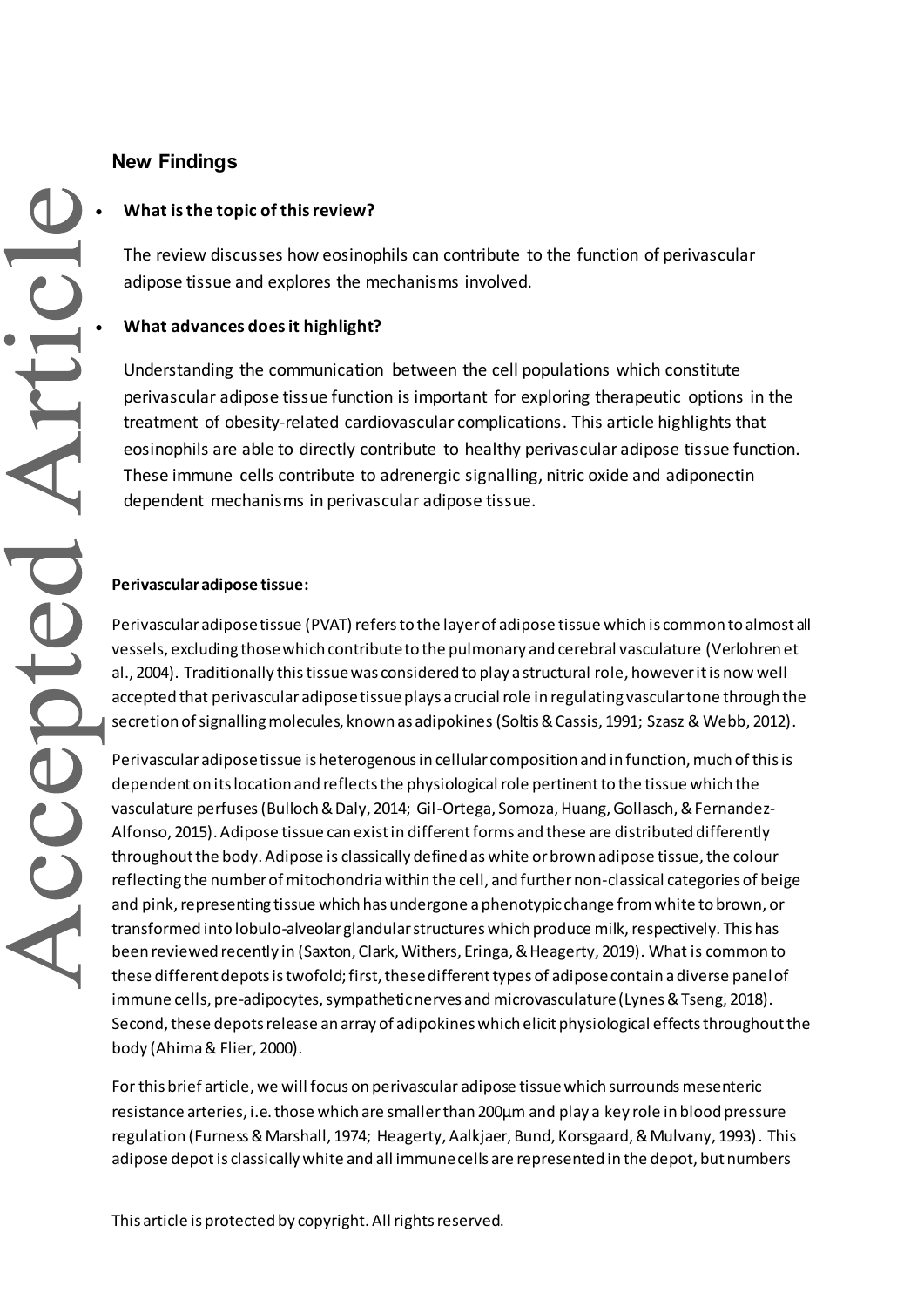and phenotype are known to be influenced by dietary intake. The Heagerty group demonstrated that this depot becomes dysfunctional in obese patients (Greenstein et al., 2009). In subcutaneous gluteal biopsies taken from healthy volunteers, vessels which were left with their surrounding adipose intact, showed a reduction in contractility in response to increasing of noradrenaline compared with a vessel without adipose tissue. Our comprehensive *ex vivo* studies, as well as those by others, identified that this depot elicited an anticontractile, or relaxant effect (Bussey et al., 2018; Greenstein et al., 2009; Lynch et al., 2013; Saxton et al., 2018). When the same experiments were performed in obese patients, there was no difference in contractility of vessels with or without perivascular adipose tissue present. This suggested that the relaxant effect was lost (figure 1). Yudkin and colleagues proposed that this loss of relaxant effect contributed to increased vascular resistance and subsequent impaired glucose delivery and insulin sensitivity (Yudkin, Eringa, & Stehouwer, 2005). The importance of perivascular adipose tissue in regulating blood pressure isfurther highlighted by the loss of its anticontractile function in the spontaneously hypertensive rat in the absence of any weight gain (Torok, Zemancikova, & Kocianova, 2016).

One of the proposed mechanisms by which obesity contributes to the loss of perivascular adipose tissue function is the hypertrophic remodelling of adipocytes. Chronic dietary excess results in expansion of adipose tissue, mainly through adipocyte hypertrophy as opposed to hyperplasia. It has been proposed, by our group and others, that the increased in adipocyte size exceeds the oxygen diffusion coefficient. As this is coupled with a shift towards secretion of anti-angiogenic factors from adipocytes, pockets of hypoxia may form which therefore drive a low-grade, chronic, inflammatory response. This is reflected by a shift in adipose tissue immune cells from an anti-to proinflammatory panel. There has been much work focussed on macrophages, perhaps due to their relative abundance compared with other immune cell populations. Studies have shown polarisation of M2 macrophages to the M1 phenotype following high fat diet, and increased recruitment and proliferation of macrophages due to high calorie diet is associated with insulin resistance. However, macrophages are considered as 'late' immune responders and their regulation is controlled by other immune cells.

Based on the observation by Wu and colleagues that high fat-fed mice develop insulin resistance and impaired glucose tolerance in the absence of eosinophils which is restored upon helminth-induced adipose eosinophilia, we questioned whether eosinophils played a role in mediating the anticontractile effect of perivascular adipose tissue. Our study published in 2017, a collaboration with Cruikshank, Else and Svensson-Frej (Withers et al., 2017), brought together expertise and animal models from immunology and cardiovascular physiology to dissect the role of eosinophils in elucidating the anticontractile effect of perivascular adipose tissue.

We found that a mouse model which was deficient in eosinophils mimicked the obese phenotype, specifically perivascular adipose tissue had no anticontractile effect and eosinophil deficient mice had increased blood pressure compared with healthy controls. These effects were independent of changes in the size of dendritic cells, neutrophil and monocyte populations and there were no changes in body weight. We were able to rescue this phenotype by reconstituting eosinophils from isolated spleens or bone marrow; the anticontractile effect of perivascular adipose tissue mimicked the normal, healthy response and blood pressure was restored to normal levels. Our observations add to the growing field of research which identifies roles of eosinophils beyond simply an 'anti-

This article is protected by copyright. All rights reserved.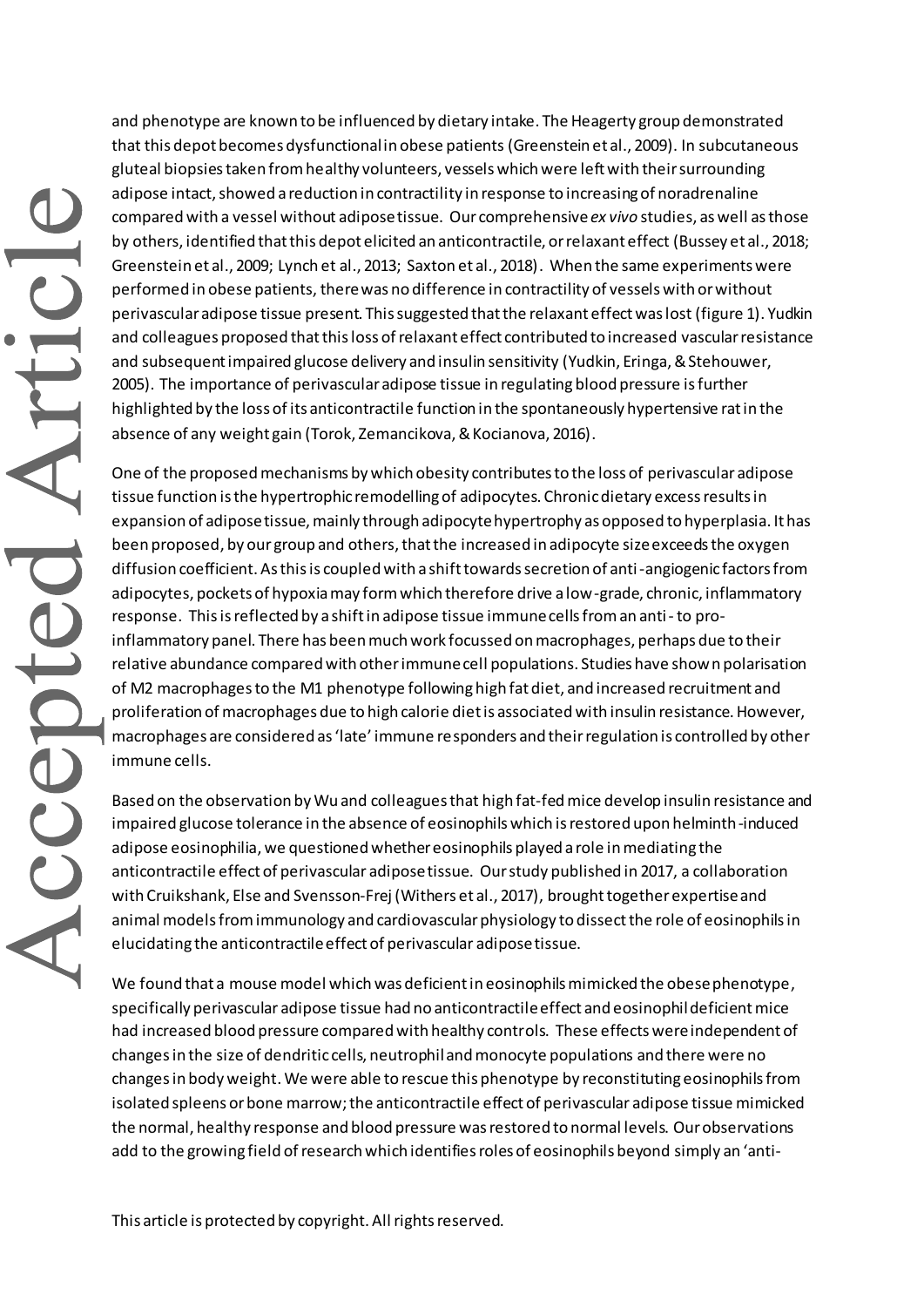parasitic' immune cell (Jacobsen, Helmers, Lee, & Lee, 2012), yet how these cells could function in this way was somewhat surprising.

Previous publications from the Heagerty group have identified adiponectin and NO(Bussey et al., 2018; Greenstein et al., 2009; Lynch et al., 2013; Saxton et al., 2018) as key signalling molecules in mediating the anticontractile effect of perivascular adipose tissue following adrenergic stimulation. Adiponectin is negatively correlated with body mass and we and others have demonstrated that its absence or inhibition diminishes the capacity of perivascular adipose tissue to evoke vascular relaxation (Aghamohammadzadeh et al., 2013; Almabrouk et al., 2018; Lynch et al., 2013). There is a wealth of literature which demonstrate insulin sensitising, anti-inflammatory and fatty acid oxidation properties of adiponectin, and these effects have been attributed to the activation of AMP-activated protein kinase (AMPK) and increased NO bioavailability (Shearer et al., 2004; Wong et al., 2011). Studies in experimentally hypertensive mice have also demonstrated that the AMPK activator, metformin can reduce hypertension via vascular relaxation.  $\beta_3$ -adrenergic receptor activation induces adiponectin exocytosis/secretion in cultured adipocytes (Komai et al., 2016) and our *ex vivo* data support the sympathetic driven release of adiponectin in mediating the anticontractile effect of perivascular adipose tissue (Saxton et al., 2018). We therefore explored whether eosinophils could contribute to any of these effects.

Reconstitution of eosinophils isolated fromadiponectin and iNOS knockout mice into the eosinophil deficient mouse, implicated adiponectin in eosinophil mediated effects in perivascular adipose tissue. Some studies have shown that adiponectin can influence eosinophil recruitment (Amarsaikhan, Tsoggerel, Hug, & Templeton, 2019), and some immune cells are known to express adiponectin receptors (Luo & Liu, 2016), however we have yet to determine the precise relationship between adiponectin and eosinophils in our system. The use of wire myography and pharmacological tools furtherdemonstrated that eosinophils elicited a NO dependent effect but were not a source of NO in perivascular adipose tissue themselves. This was somewhat surprising as eosinophils have been shown to generate NO-derived oxidants both *in vitro* and *in vivo* (MacPherson et al., 2001)*.* Whether this is linked to the type of knockout we used, or whether this was because eosinophil reconstitution was performed in an otherwise healthy animal is unknown.

Our previous work identified β3 stimulation as an important mediator of the anticontractile capacity of perivascular adipose tissue(Bussey et al., 2018; Saxton et al., 2018). Although studies have indicated that some immune cells have the capacity to synthesise, store and release catecholamines (reviewed (Flierl, Rittirsch, Huber-Lang, Sarma, & Ward, 2008)), we examined whether eosinophils had this capacity. We identified that eosinophils express tyrosine hydroxylase, a rate-limiting enzyme involved in catecholamine synthesis and therefore, could act as a source of catecholamines. This observation was confirmed using ELISA and a pharmacological inhibitor of tyrosine hydroxylase, Alpha-methyl-p-tyrosine (Vaughan, Zarebidaki, Ehlen, & Bartness, 2014), which showed impaired eosinophil-induced relaxation. Using established inhibitors of adrenergic receptors, we determined that β3-adrenoceptors were key to the relaxation elicited by eosinophils. Although this is a novel observation, the interplay between eosinophils and adrenergic signalling is not unrecognised (Humphreys & Raab, 1950; Tachibana et al., 2002). Furthermore, eosinophils have been shown to release granule protein (EPO) which interacts with β2-adrenoceptors in the lung reinforcing the capacity for eosinophils to affect adrenergic signalling pathways (Motojima, Fukuda, & Makino, 1992).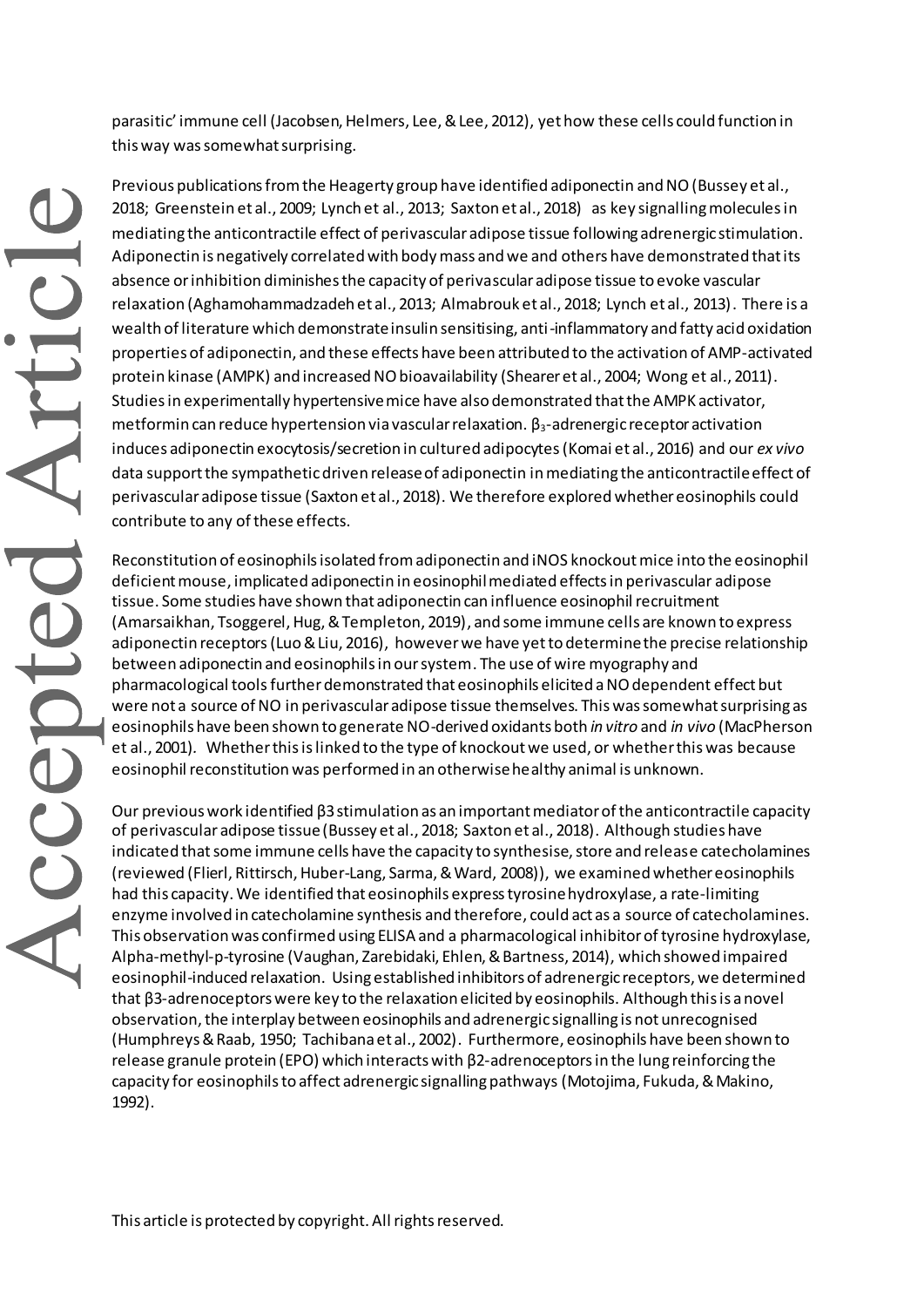## **Concluding remarks:**

Our work has defined an important role for eosinophils in mediating the effects of perivascular adipose in health (Withers et al., 2017). The use of knockout animals and pharmacological tools has allowed us to identify, at least in part, the mechanism by which they function. However, understanding whether eosinophils can rescue the pathophysiological changes to perivascular adipose tissue following high fat feeding, is essential if we are to exploit any therapeutic potential of these immune cells. All the animals we used were fed normal diet. It is likely that under the challenge of high fat dietwe will see other immune populations change and eosinophils may not be able to restore function. However, our unpublished, preliminary studies show that manipulation of eosinophil numbers in obese animals shows promise as novel targets for the development of therapies for obesity and obesity-related cardiovascular complications.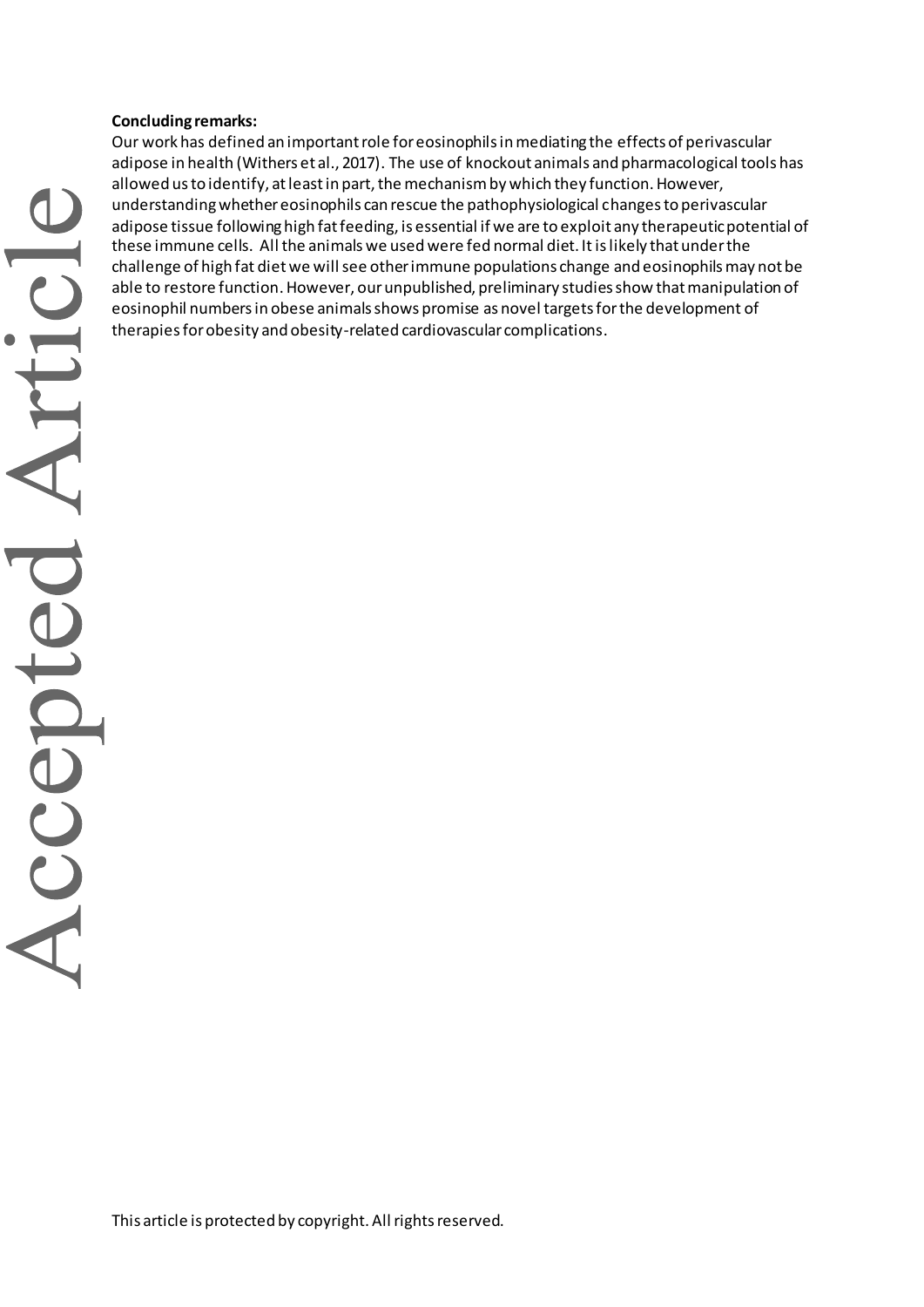% constriction



个[Noradrenaline]

Figure 1. A schematic of the effect of perivascular adipose tissue (PVAT) on vessel contractility in response to noradrenaline. In health (blue), the presence of healthy PVAT (blue dashed line) has an anticontractile, or relaxant effect in response to increasing concentrations of noradrenaline compared with a healthy vessel without PVAT (blue solid line). This relaxant effect is lost in obese patients (red dashed line), and vessels contract to comparable level as their no PVAT counterparts (red solid line).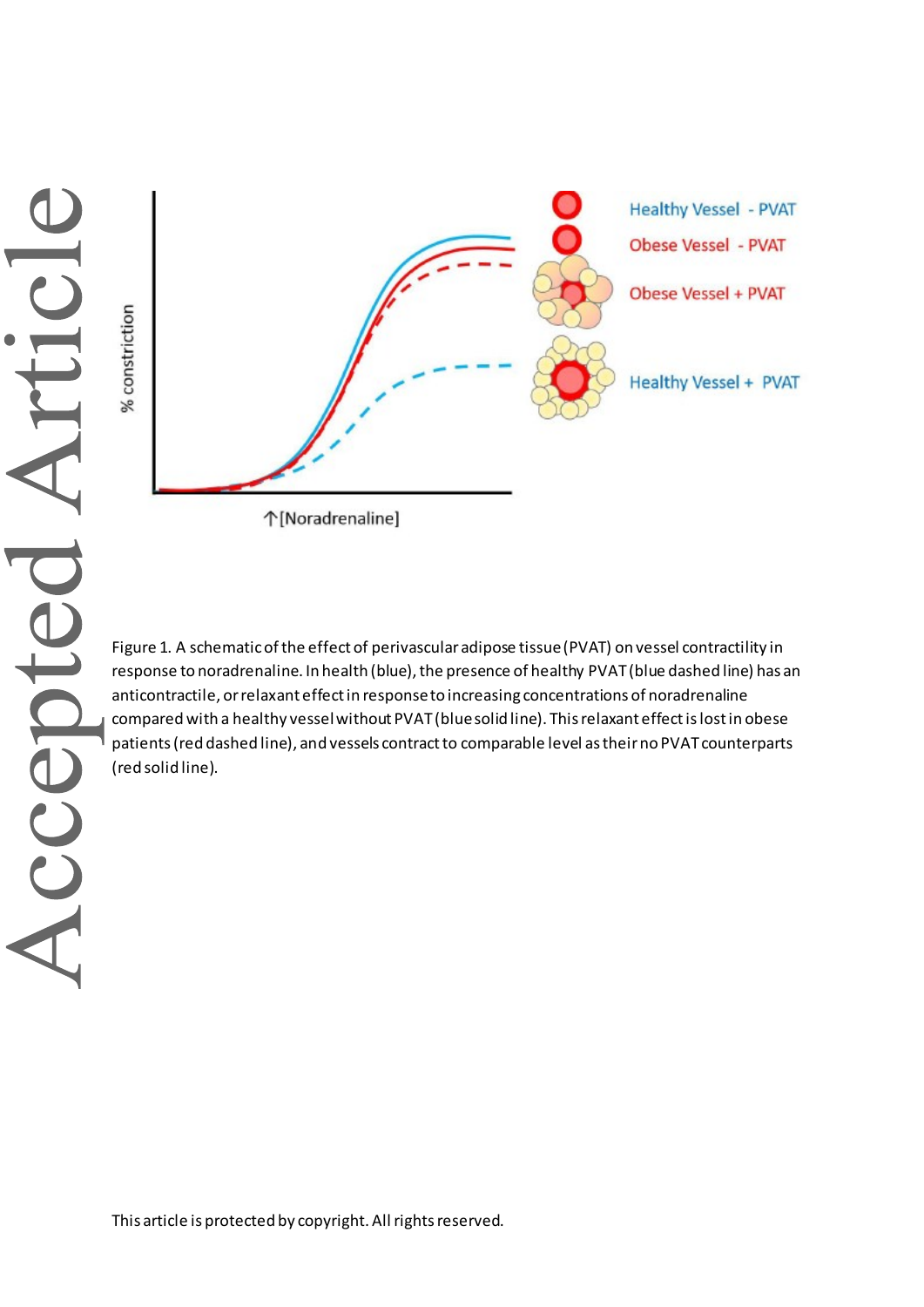## **References:**

- Aghamohammadzadeh, R., Greenstein, A. S., Yadav, R., Jeziorska, M., Hama, S., Soltani, F., . . . Heagerty, A. M. (2013). Effects of bariatric surgery on human small artery function: evidence for reduction in perivascular adipocyte inflammation, and the restoration of normal anticontractile activity despite persistent obesity. *J Am Coll Cardiol, 62*(2), 128-135. Retrieved from https://www.ncbi.nlm.nih.gov/pubmed/23665100. doi:10.1016/j.jacc.2013.04.027
	- Ahima, R. S., & Flier, J. S. (2000). Adipose tissue as an endocrine organ. *Trends Endocrinol Metab, 11*(8), 327-332. Retrieved from https://www.ncbi.nlm.nih.gov/pubmed/10996528. doi:10.1016/s1043-2760(00)00301-5
	- Almabrouk, T. A. M., White, A. D., Ugusman, A. B., Skiba, D. S., Katwan, O. J., Alganga, H., . . . Kennedy, S. (2018). High Fat Diet Attenuates the Anticontractile Activity of Aortic PVAT via a Mechanism Involving AMPK and Reduced Adiponectin Secretion. *Front Physiol, 9*, 51. Retrieved from https://www.ncbi.nlm.nih.gov/pubmed/29479319. doi:10.3389/fphys.2018.00051
	- Amarsaikhan, N., Tsoggerel, A., Hug, C., & Templeton, S. P. (2019). The Metabolic Cytokine Adiponectin Inhibits Inflammatory Lung Pathology in Invasive Aspergillosis. *J Immunol, 203*(4), 956-963. Retrieved from https://www.ncbi.nlm.nih.gov/pubmed/31253725. doi:10.4049/jimmunol.1900174
	- Bulloch, J. M., & Daly, C. J. (2014). Autonomic nerves and perivascular fat: interactive mechanisms. *Pharmacol Ther, 143*(1), 61-73. Retrieved from
		- https://www.ncbi.nlm.nih.gov/pubmed/24560685. doi:10.1016/j.pharmthera.2014.02.005
	- Bussey, C. E., Withers, S. B., Saxton, S. N., Bodagh, N., Aldous, R. G., & Heagerty, A. M. (2018). beta3 Adrenoceptor stimulation of perivascular adipocytes leads to increased fat cell-derived NO and vascular relaxation in small arteries. *Br J Pharmacol, 175*(18), 3685-3698. Retrieved from https://www.ncbi.nlm.nih.gov/pubmed/29980164. doi:10.1111/bph.14433
	- Flierl, M. A., Rittirsch, D., Huber-Lang, M., Sarma, J. V., & Ward, P. A. (2008). Catecholamines-crafty weapons in the inflammatory arsenal of immune/inflammatory cells or opening pandora's box? *Mol Med, 14*(3-4), 195-204. Retrieved from
	- https://www.ncbi.nlm.nih.gov/pubmed/18079995. doi:10.2119/2007-00105.Flierl Furness, J. B., & Marshall, J. M. (1974). Correlation of the directly observed responses of mesenteric vessles of the rat to nerve stimulation and noradrenaline with the distribution of adrenergic nerves. *J Physiol, 239*(1), 75-88. Retrieved from

https://www.ncbi.nlm.nih.gov/pubmed/4851199. doi:10.1113/jphysiol.1974.sp010556

- Gil-Ortega, M., Somoza, B., Huang, Y., Gollasch, M., & Fernandez-Alfonso, M. S. (2015). Regional differences in perivascular adipose tissue impacting vascular homeostasis. *Trends Endocrinol Metab, 26*(7), 367-375. Retrieved from https://www.ncbi.nlm.nih.gov/pubmed/26008879. doi:10.1016/j.tem.2015.04.003
- Greenstein, A. S., Khavandi, K., Withers, S. B., Sonoyama, K., Clancy, O., Jeziorska, M., . . . Heagerty, A. M. (2009). Local inflammation and hypoxia abolish the protective anticontractile properties of perivascular fat in obese patients. *Circulation, 119*(12), 1661-1670. Retrieved from https://www.ncbi.nlm.nih.gov/pubmed/19289637. doi:10.1161/CIRCULATIONAHA.108.821181
- Heagerty, A. M., Aalkjaer, C., Bund, S. J., Korsgaard, N., & Mulvany, M. J. (1993). Small artery structure in hypertension. Dual processes of remodeling and growth. *Hypertension, 21*(4), 391-397. Retrieved from https://www.ncbi.nlm.nih.gov/pubmed/8458640. doi:10.1161/01.hyp.21.4.391
- Humphreys, R. J., & Raab, W. (1950). Response of circulating eosinophils to nor-epinephrine, epinephrine and emotional stress in humans. *Proc Soc Exp Biol Med, 74*(2), 302-303.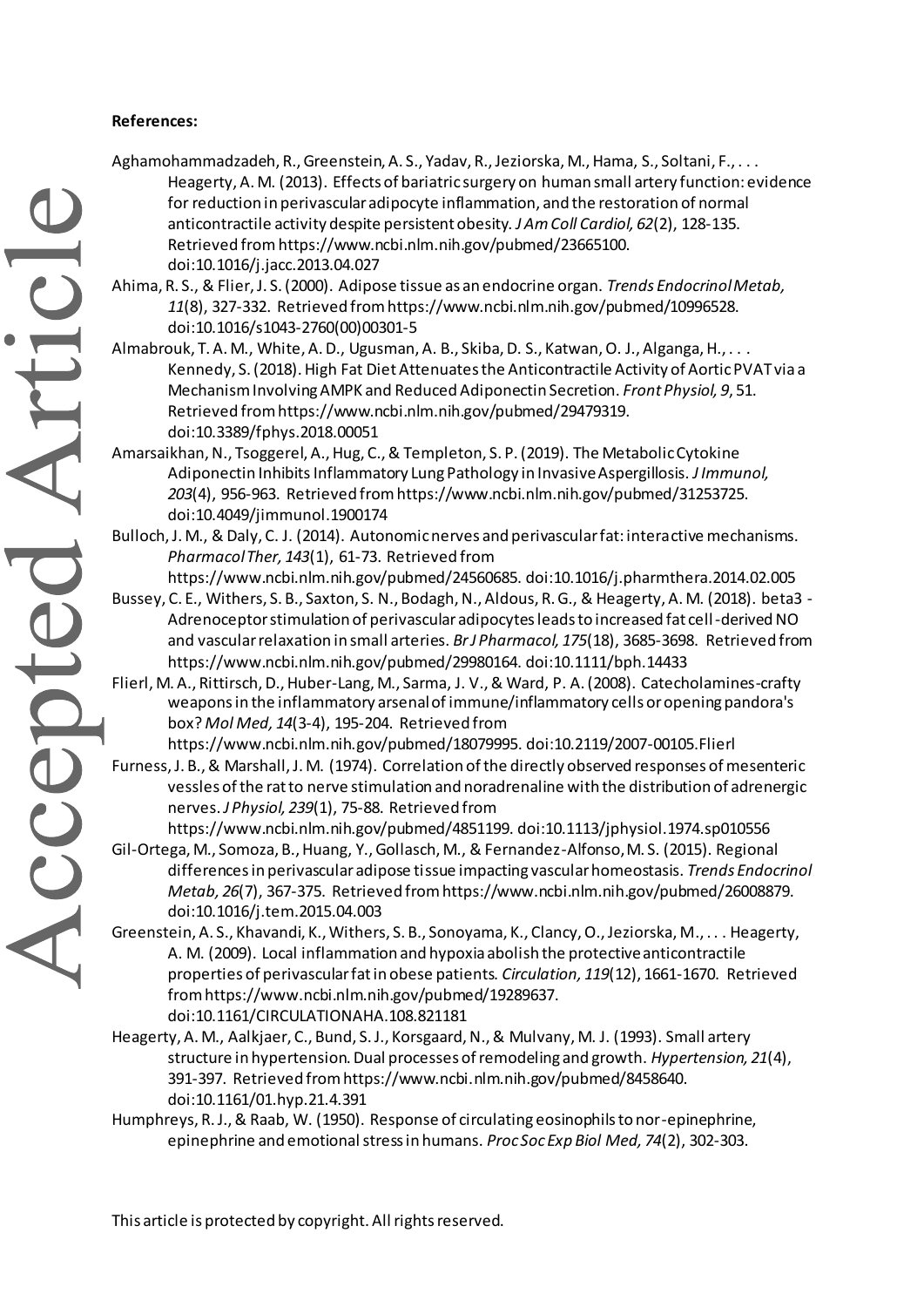Retrieved from https://www.ncbi.nlm.nih.gov/pubmed/15440799. doi:10.3181/00379727- 74-17884

- Jacobsen, E. A., Helmers, R. A., Lee, J. J., & Lee, N. A. (2012). The expanding role(s) of eosinophils in health and disease. *Blood, 120*(19), 3882-3890. Retrieved from
	- https://www.ncbi.nlm.nih.gov/pubmed/22936660. doi:10.1182/blood-2012-06-330845
- Komai, A. M., Musovic, S., Peris, E., Alrifaiy, A., El Hachmane, M. F., Johansson, M., . . . Olofsson, C. S. (2016). White Adipocyte Adiponectin Exocytosis Is Stimulated via beta3-Adrenergic Signaling and Activation of Epac1: Catecholamine Resistance in Obesity and Type 2 Diabetes. *Diabetes, 65*(11), 3301-3313. Retrieved from https://www.ncbi.nlm.nih.gov/pubmed/27554468. doi:10.2337/db15-1597
- Luo, Y., & Liu, M. (2016). Adiponectin: a versatile player of innate immunity. *J Mol Cell Biol, 8*(2), 120- 128. Retrieved from https://www.ncbi.nlm.nih.gov/pubmed/26993045. doi:10.1093/jmcb/mjw012
- Lynch, F. M., Withers, S. B., Yao, Z., Werner, M. E., Edwards, G., Weston, A. H., & Heagerty, A. M. (2013). Perivascular adipose tissue-derived adiponectin activates BK(Ca) channels to induce anticontractile responses. *Am J Physiol Heart Circ Physiol, 304*(6), H786-795. Retrieved from https://www.ncbi.nlm.nih.gov/pubmed/23292715. doi:10.1152/ajpheart.00697.2012
- Lynes, M. D., & Tseng, Y. H. (2018). Deciphering adipose tissue heterogeneity. *Ann N Y Acad Sci, 1411*(1), 5-20. Retrieved from https://www.ncbi.nlm.nih.gov/pubmed/28763833. doi:10.1111/nyas.13398
- MacPherson, J. C., Comhair, S. A., Erzurum, S. C., Klein, D. F., Lipscomb, M. F., Kavuru, M. S., . . . Hazen, S. L. (2001). Eosinophils are a major source of nitric oxide-derived oxidants in severe asthma: characterization of pathways available to eosinophils for generating reactive nitrogen species. *J Immunol, 166*(9), 5763-5772. Retrieved from
- https://www.ncbi.nlm.nih.gov/pubmed/11313420. doi:10.4049/jimmunol.166.9.5763 Motojima, S., Fukuda, T., & Makino, S. (1992). Effect of eosinophil peroxidase on beta-adrenergic receptor density on guinea pig lung membrane. *Biochem Biophys Res Commun, 189*(3), 1613-1619. Retrieved from https://www.ncbi.nlm.nih.gov/pubmed/1336376. doi:10.1016/0006-291x(92)90261-i
- Saxton, S. N., Clark, B. J., Withers, S. B., Eringa, E. C., & Heagerty, A. M. (2019). Mechanistic Links Between Obesity, Diabetes, and Blood Pressure: Role of Perivascular Adipose Tissue. *Physiol Rev, 99*(4), 1701-1763. Retrieved from https://www.ncbi.nlm.nih.gov/pubmed/31339053. doi:10.1152/physrev.00034.2018
- Saxton, S. N., Ryding, K. E., Aldous, R. G., Withers, S. B., Ohanian, J., & Heagerty, A. M. (2018). Role of Sympathetic Nerves and Adipocyte Catecholamine Uptake in the Vasorelaxant Function of Perivascular Adipose Tissue. *Arterioscler Thromb Vasc Biol, 38*(4), 880-891. Retrieved from https://www.ncbi.nlm.nih.gov/pubmed/29496660. doi:10.1161/ATVBAHA.118.310777
- Shearer, J., Fueger, P. T., Vorndick, B., Bracy, D. P., Rottman, J. N., Clanton, J. A., & Wasserman, D. H. (2004). AMP kinase-induced skeletal muscle glucose but not long-chain fatty acid uptake is dependent on nitric oxide. *Diabetes, 53*(6), 1429-1435. Retrieved from https://www.ncbi.nlm.nih.gov/pubmed/15161745. doi:10.2337/diabetes.53.6.1429
- Soltis, E. E., & Cassis, L. A. (1991). Influence of perivascular adipose tissue on rat aortic smooth muscle responsiveness. *Clin Exp Hypertens A, 13*(2), 277-296. Retrieved from https://www.ncbi.nlm.nih.gov/pubmed/2065467. doi:10.3109/10641969109042063
- Szasz, T., & Webb, R. C. (2012). Perivascular adipose tissue: more than just structural support. *Clin Sci (Lond), 122*(1), 1-12. Retrieved from https://www.ncbi.nlm.nih.gov/pubmed/21910690. doi:10.1042/CS20110151
- Tachibana, A., Kato, M., Kimura, H., Fujiu, T., Suzuki, M., & Morikawa, A. (2002). Inhibition by fenoterol of human eosinophil functions including beta2-adrenoceptor-independent actions. *Clin Exp Immunol, 130*(3), 415-423. Retrieved from
	- https://www.ncbi.nlm.nih.gov/pubmed/12452831. doi:10.1046/j.1365-2249.2002.01997.x